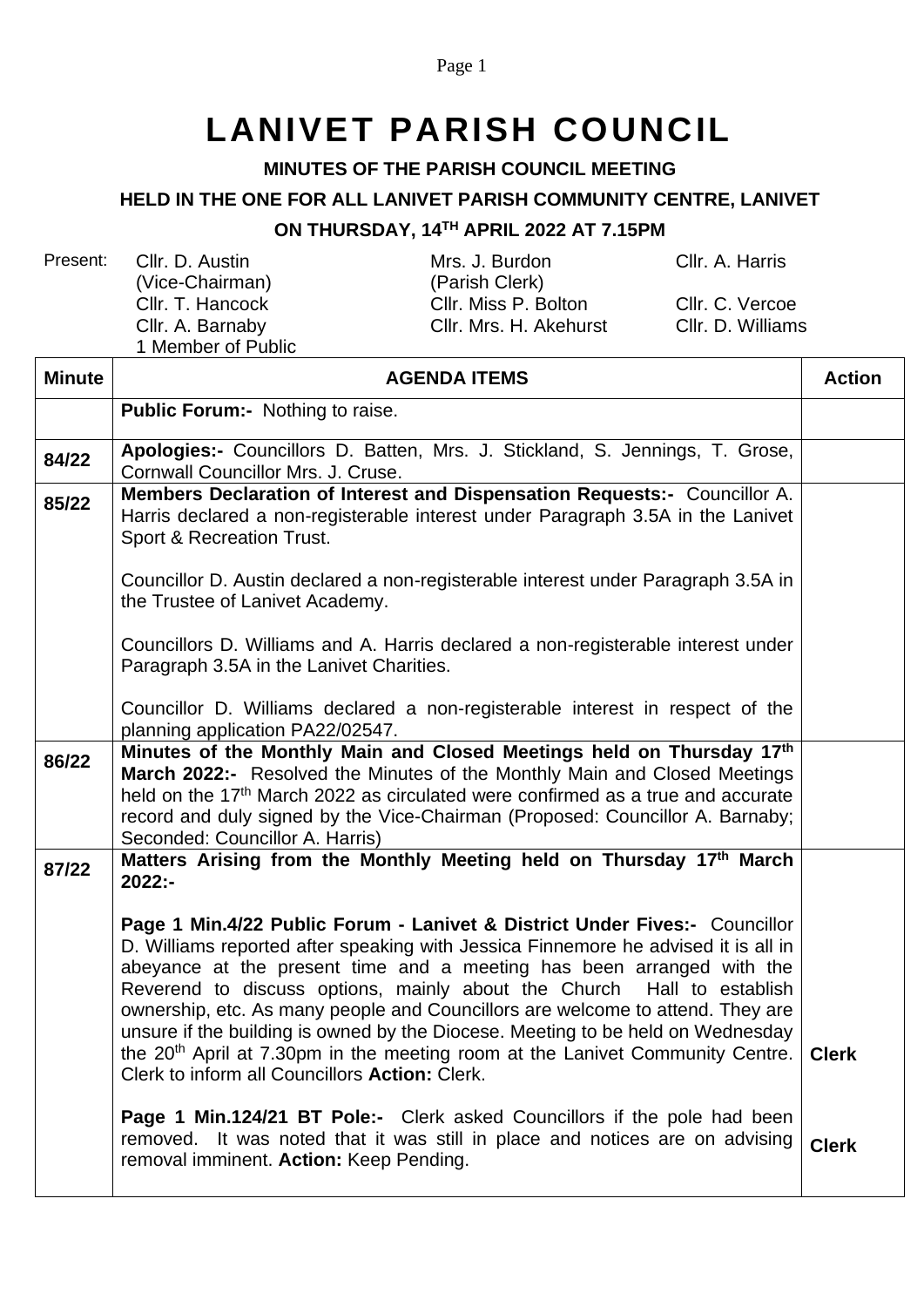|       | Page 8 Min.65/22 The Diaries of John James Morris of Lanivet:- Clerk<br>reported a response had been received from the Chairman's letter of support<br>thanking him and the rest of the Parish Council for the offer of help we need to<br>take the diary project forward, also thanks to Councillor A. Harris for his personal<br>thoughts and interesting information regarding John Morris during his later life.<br>They look forward to working together with the Parish Council and local<br>community.                                                                                                                                                                                                                                                                                                                                                                                                                                                                                                                                                                                                                                                                                                                                                                                                                                                                                                                                                                                                                                                                                                                                                                                                                                                                                                                                                                                                                                                                                                                                                                  |  |
|-------|--------------------------------------------------------------------------------------------------------------------------------------------------------------------------------------------------------------------------------------------------------------------------------------------------------------------------------------------------------------------------------------------------------------------------------------------------------------------------------------------------------------------------------------------------------------------------------------------------------------------------------------------------------------------------------------------------------------------------------------------------------------------------------------------------------------------------------------------------------------------------------------------------------------------------------------------------------------------------------------------------------------------------------------------------------------------------------------------------------------------------------------------------------------------------------------------------------------------------------------------------------------------------------------------------------------------------------------------------------------------------------------------------------------------------------------------------------------------------------------------------------------------------------------------------------------------------------------------------------------------------------------------------------------------------------------------------------------------------------------------------------------------------------------------------------------------------------------------------------------------------------------------------------------------------------------------------------------------------------------------------------------------------------------------------------------------------------|--|
| 88/22 | Monthly Cornwall Councillor Report:- Cornwall Councillor Mrs. J. Cruse sent a<br>report as follows:-<br>This month I have been very concerned about the situation with the Camel<br>SAC phosphates. I received information that the bar had been set higher by<br>Natural England and that further work will be needed to comply with<br>requirements. I have also been investigating pollution in our rivers and have<br>found an interactive map produced by the River Trust which show areas<br>where untreated sewage has been spilled into our rivers. In my ward alone<br>4,829 hours of untreated sewage has been spilled into the St Lawrence and<br>Camel rivers. I asked a question at Full Council as to what we as a Council<br>can do about this, but the pathways are not clear, and involve working through<br>the Environment Agency, Natural England to demand SW Water act urgently<br>on this. Interestingly In 2021 Lanivet Inn outfall spilled 3 times for a total of I<br>hour which was a minimalistic amount in comparison to Nanstallon which<br>spilled 56 times for a total of 943 hours in 2021. Council has received<br>Government funding to pay for the consultants needed to find a solution to the<br>phosphates issue.<br>The damaged Ruthernbridge is now being repaired. Withiel Parish Council<br>reported to me that the protective balustrade was no longer in place, and on<br>inspection this was confirmed, and work is to begin next week on the repairs.<br>Road closure has been advertised until 27 <sup>th</sup> May. In response to local farmers<br>who contacted me I have contacted the main steward about the sudden<br>closure and my advice to farmers is to communicate directly with the<br>steward/work people to see if there are times, they can use the bridge.<br>I am hoping the Lanivet School CIL application will be successful. I contacted<br>the school as this round of funding is specifically for children who have lost<br>amenity space, and sadly Lanivet School does not have a field or open space |  |
|       | for the children to play. The bid will be to upgrade the existing play area to<br>make it safer and more user friendly.<br>I was delighted to see Scott Mann open the Raise the Roof appeal and I went<br>along to purchase a tile too. Looking forward to the July Dog Show, which<br>should be great fun.<br>A big thank you to everyone who helped to plant the Oak, a great turn out,<br>and much appreciated. Hopefully it will grow straight and strong and enjoy our<br>slightly damp start to April.<br>Vice-Chairman thanked the Clerk for circulating Cornwall Councillor Mrs. J.<br>Cruse's report.                                                                                                                                                                                                                                                                                                                                                                                                                                                                                                                                                                                                                                                                                                                                                                                                                                                                                                                                                                                                                                                                                                                                                                                                                                                                                                                                                                                                                                                                 |  |
| 89/22 | Highway Issues/Footpath Issues/Damaged Signs in the Parish (Including<br><b>Maintenance of Verges in the Parish):-</b><br>Grasscutting:- Councillor D. Williams reported the contractor had been cutting<br>without notice of when he would be visiting. Councillor A. Barnaby reported<br>concerns in respect of areas that should not have been cut due to seeding of<br>flowers. Councillor D. Williams advised he felt no cuts were really required until at<br>least May for various reasons.                                                                                                                                                                                                                                                                                                                                                                                                                                                                                                                                                                                                                                                                                                                                                                                                                                                                                                                                                                                                                                                                                                                                                                                                                                                                                                                                                                                                                                                                                                                                                                             |  |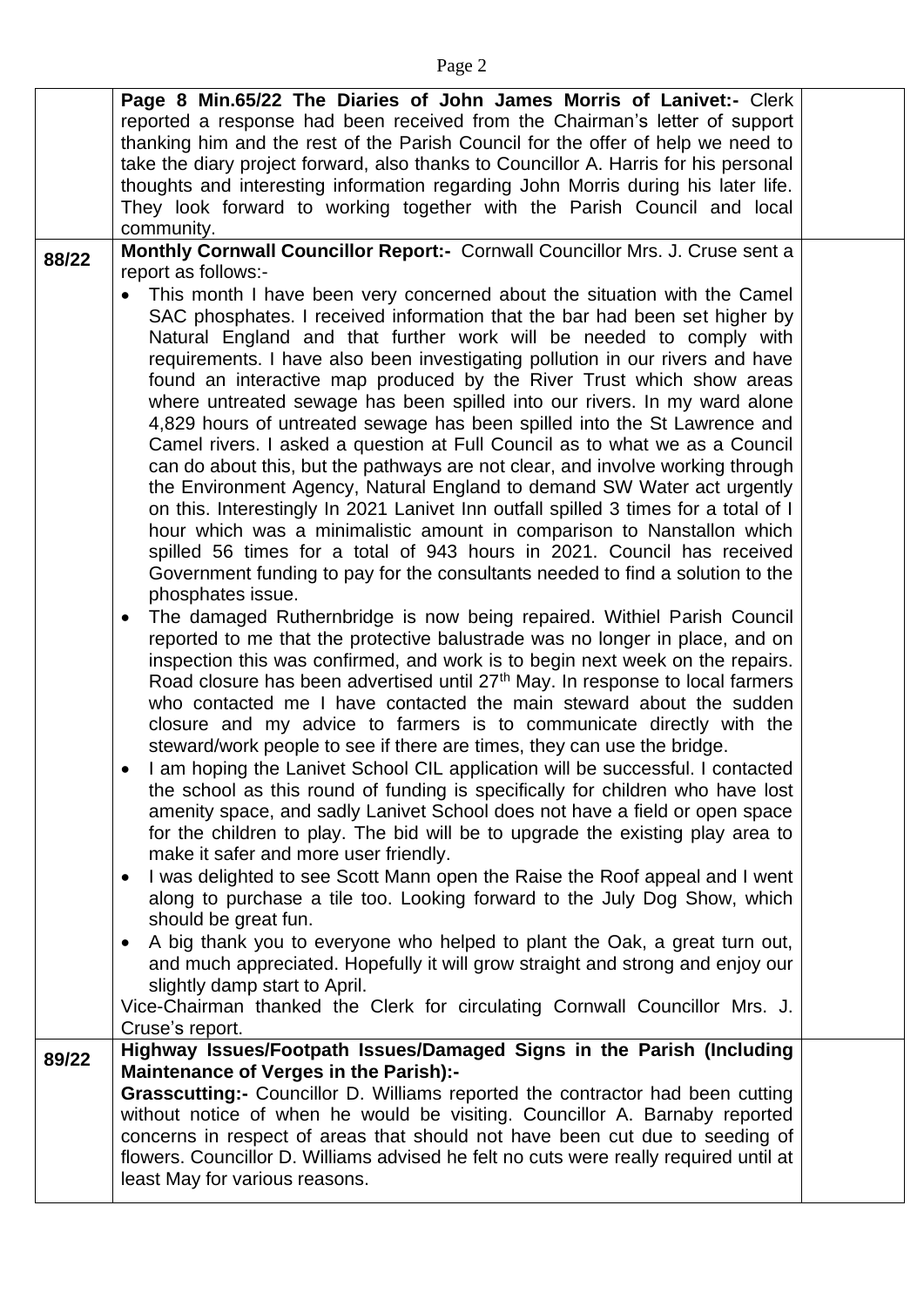It was resolved to write to the Contractor informing him that his Contracts state he must take grass away, also advising we need notification of when he is visiting the Parish **Action:** Clerk. **Clerk**

#### **Highway Issues:-** None.

**Maintenance of Verges in the Parish:-** Clerk circulated an update following the meeting with Rachael Tatlow of Cormac, the main points being if the land is privately owned it is the owners responsibility but if public Cormac will carry out inspections and necessary works required on health and safety grounds. She mentioned an Agency Agreement Scheme Cornwall Council run for grasscutting which can be considered for highway verges that are publicly maintainable within the urban area of a parish boundary. Damaged post to be rectified by Cormac. Pavement leading up to Benet Abbey – They carried out a site visit which revealed a lot of work has already taken place to clear back the path to increase the width available to footway users. Only a couple of areas are outstanding. Some vegetation from the Abbey boundary needs clearing back. Gulley near Council Houses will be cleared. There is a volunteer project to help tidy up areas and she would be happy to pass on to the Community Partnership Officer if assistance is required. Estate next to Chip Shop – the extent of Clann Meadows development boundary was as far as the wooden posts. The verge beyond (closer to Truro Road) was existing, and so not included within the development boundary. There may have been highway rights associated with the verge, but it would need to be proven that it is has been used as such an open to the public. Tree Issues coming from Bodmin into Lanivet discussed – Rachael Tatlow to look at. Footpath at Lamorrick area is very narrow and needs clearing – Rachael Tatlow to follow up. No street lights and tarmaccing issues on slip road to Lamorrick, it was noted the road was in a very bad condition in areas – Rachael Tatlow to follow up. We are not asking for street lighting just an improvement to the road surface Lamorrick – No Access signs to Recycling Centre requested as people still using it – Rachael Tatlow to follow up **Action:** Clerk and Chairman to follow up. **Clerk/** 

**Matters for Cormac discussed last month, including letter for homeowners:-** It was noted at the recent site meeting it would be the responsibility of Cornwall Council/Cormac to send letters to homeowners.

**Footpaths:-** Change of Right of Way at Lamorick, Lanivet – Clerk reported there is no update on this but would keep pending in the minutes. Councillor A. Barnaby reported the Bodmin Way is doing their marathon next weekend. He spoke to the person organising advising this path was private and not a public footpath and she came out and met him and other members of the public. They gave her permission to use the road. She has stated in the programme the path up there is not a public footpath, but owners have given rights to use it. It is hoped a donation will be given for a charity in the village **Action:** Keep Pending.

## **Damaged Signs in the Parish:-** None. **90/22 Planning Applications/Results/Correspondence/Letters of Objection received: - Planning Applications:-**

**Chairman**

**Clerk**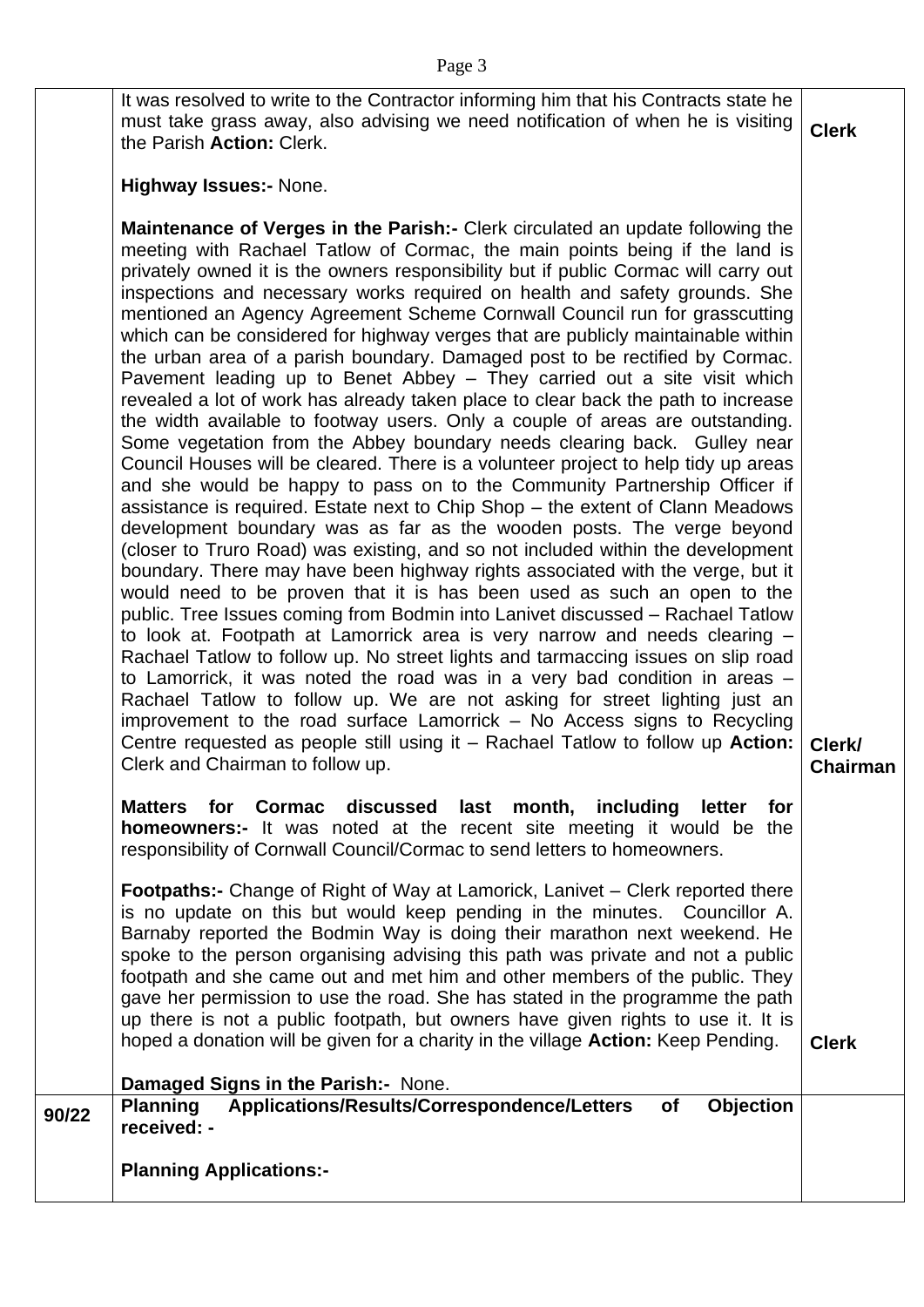|       | Councillor D. Williams declared a non-registerable interest in respect of the<br>following planning application:-<br>PA22/02547 - David Williams - Works to trees subject to a Tree Preservation<br>Order (TPO), works include felling Sycamore tree in western corner of Church<br>Yard, Church of St. Nivet, Church Road, Lanivet - Parish Council to go with<br>Cornwall Councils Planning Officers recommendations on this application<br>(Proposed: Councillor Miss P. Bolton; Seconded: Councillor A. Barnaby) |         |                                      | <b>Clerk</b> |
|-------|----------------------------------------------------------------------------------------------------------------------------------------------------------------------------------------------------------------------------------------------------------------------------------------------------------------------------------------------------------------------------------------------------------------------------------------------------------------------------------------------------------------------|---------|--------------------------------------|--------------|
|       | PA22/02717 - Mr. & Mrs. Samuel & Rachel d'Avigdor-Hamilton, Butterwell<br><b>Estate Limited</b> – To install a prefabricated shepherds hut for holiday let<br>purposes on a slate and concrete pad hard-standing, Butterwell Holiday<br>Cottages, Nanstallon - Parish Council to go with Cornwall Councils Planning<br>Officers recommendations on this application (Proposed: Councillor Miss P.<br>Bolton; Seconded: Councillor C. Vercoe)                                                                         |         |                                      | <b>Clerk</b> |
|       | <b>Planning Results:-</b>                                                                                                                                                                                                                                                                                                                                                                                                                                                                                            |         |                                      |              |
|       | <b>PA21/06670 – Mr. &amp; Mrs. J. Orchard</b> – Proposed single storey extension to<br>cottage and reconstruction of garage, The Mill, Hoopers Bridge, Lanivet -<br><b>Approved</b>                                                                                                                                                                                                                                                                                                                                  |         |                                      |              |
|       | PA21/07057 - Mr. & Mrs. J. Orchard - Listed Building Consent for Proposed<br>single storey extension to cottage and reconstruction of garage, The Mill,<br>Hoopers Bridge, Lanivet - Approved                                                                                                                                                                                                                                                                                                                        |         |                                      |              |
|       | PA21/07520 - Mr. Robert Green - Demolition of c/1980 4-bedroom bungalow<br>replacing with 4/5 bedroom house and erection of new double garage under the<br>front lawn, 3 Tower Park, Tremeere Lane, Lanivet - Approved                                                                                                                                                                                                                                                                                               |         |                                      |              |
| 91/22 | Accounts & Any Applications for Grants & Donations (Including Renewal of<br>Subscription to Cornwall Association of Local Councils in the sum of<br>£663.32 plus vat):- The Parish Council approved payment of the following<br>accounts up to 31 <sup>st</sup> March 2022 as per Financial Regulations (Proposed:<br>Councillor A. Barnaby; Seconded: Councillor Mrs. H. Akehurst)                                                                                                                                  |         |                                      |              |
|       | Mr. A. J. Barnaby                                                                                                                                                                                                                                                                                                                                                                                                                                                                                                    |         | £10.32   Toilet Consumables          |              |
|       | <b>Essential Maintenance Electrical</b>                                                                                                                                                                                                                                                                                                                                                                                                                                                                              |         | £106.03   Toilets - Electrical works |              |
|       | Miss Stephanie Horton - Toilets                                                                                                                                                                                                                                                                                                                                                                                                                                                                                      |         | £161.00   14/3/22-27/3/22            | <b>Clerk</b> |
|       | <b>British Gas</b>                                                                                                                                                                                                                                                                                                                                                                                                                                                                                                   | £27.20  | 7/2/22-6/3/22                        |              |
|       | Jack Kingdon Plant Hire Haulage                                                                                                                                                                                                                                                                                                                                                                                                                                                                                      |         | £240.00   Fitting Solar Light        |              |
|       | <b>Receipt: Lanivet School</b>                                                                                                                                                                                                                                                                                                                                                                                                                                                                                       |         | £999.00   Grasscutting               |              |
|       | The Parish Council approved payment of the following accounts for April 2022<br>as per Financial Regulations (Proposed: Councillor; A. Barnaby Seconded:                                                                                                                                                                                                                                                                                                                                                             |         |                                      |              |
|       | Councillor Mrs. H. Akehurst)                                                                                                                                                                                                                                                                                                                                                                                                                                                                                         |         |                                      |              |
|       | Lloyds Bank - Bank Charges                                                                                                                                                                                                                                                                                                                                                                                                                                                                                           |         | £7.00   April 2022                   |              |
|       | Paul Bazeley Window Cleaning                                                                                                                                                                                                                                                                                                                                                                                                                                                                                         | £25.00  | April 2022                           |              |
|       | Nick Jennings                                                                                                                                                                                                                                                                                                                                                                                                                                                                                                        |         | £890.00   CCTV Equipment             |              |
|       | <b>Booker Limited</b>                                                                                                                                                                                                                                                                                                                                                                                                                                                                                                |         | £70.70   Toilet Consumables          | <b>Clerk</b> |
|       | Miss Stephanie Horton - Toilets                                                                                                                                                                                                                                                                                                                                                                                                                                                                                      | £161.00 | 28/3/22-10/4/22                      |              |
|       | Mrs. J. Burdon                                                                                                                                                                                                                                                                                                                                                                                                                                                                                                       | £518.04 | Salary & Expenses                    |              |
|       | <b>CC Pension Scheme</b>                                                                                                                                                                                                                                                                                                                                                                                                                                                                                             |         | £161.60   April 2022                 |              |
|       | <b>Inland Revenue</b>                                                                                                                                                                                                                                                                                                                                                                                                                                                                                                | £113.29 | April 2022                           |              |
|       | Mrs. Carol Miller                                                                                                                                                                                                                                                                                                                                                                                                                                                                                                    | £30.00  | <b>Photography Tree Planting</b>     |              |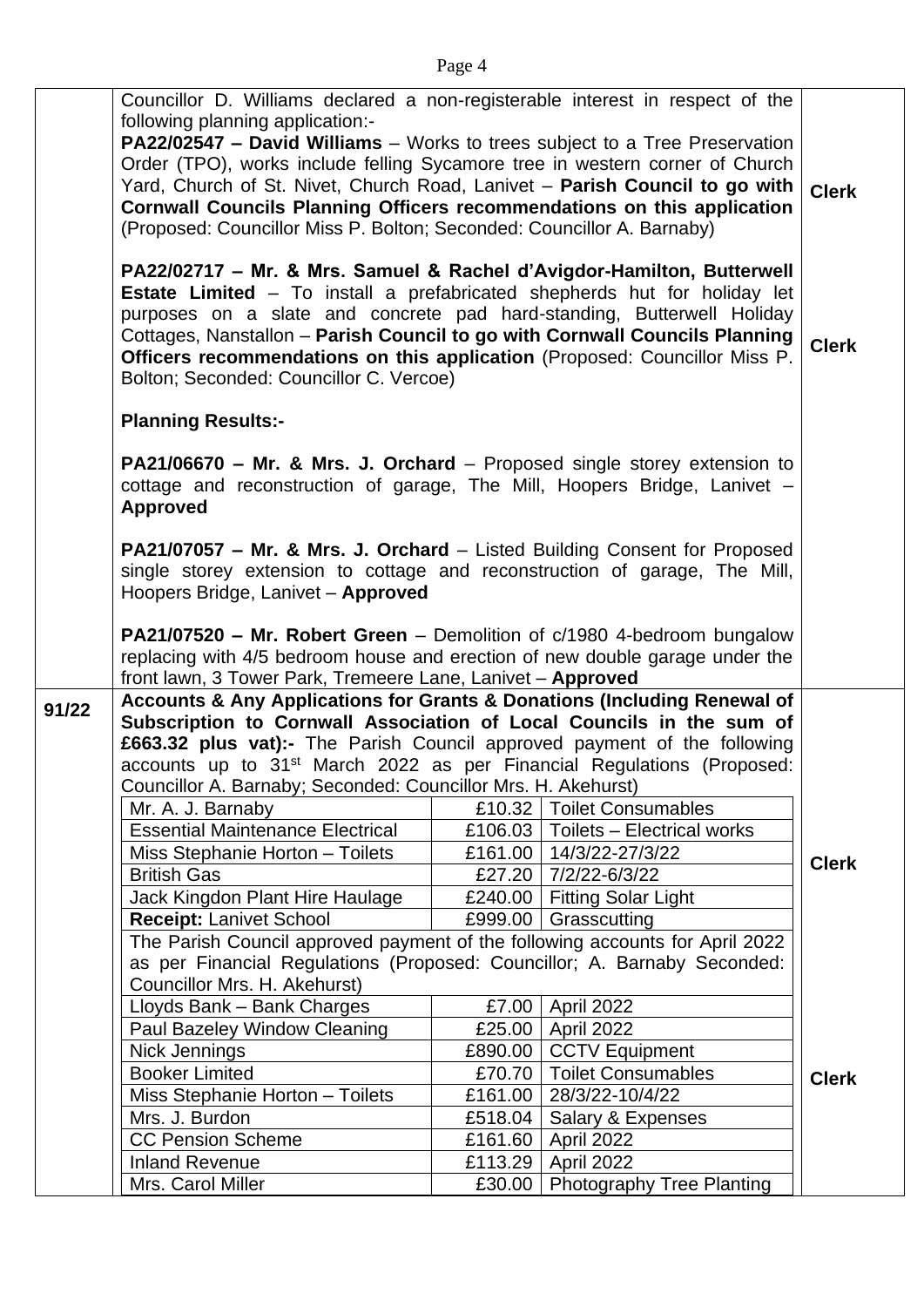|       | £28,014.20   Precept and CTS Fund<br><b>Receipt: Cornwall Council</b>                                                                                                                                                                                                                                                                                                                                                                                                                                                                          |                    |  |
|-------|------------------------------------------------------------------------------------------------------------------------------------------------------------------------------------------------------------------------------------------------------------------------------------------------------------------------------------------------------------------------------------------------------------------------------------------------------------------------------------------------------------------------------------------------|--------------------|--|
|       | Debit Card application:- Clerk reported we were still waiting for the debit                                                                                                                                                                                                                                                                                                                                                                                                                                                                    | <b>Clerk</b>       |  |
|       | cards to arrive Action: Keep Pending.                                                                                                                                                                                                                                                                                                                                                                                                                                                                                                          |                    |  |
|       | Annual Insurance Premium:- Clerk reported we were still waiting for<br>responses from other Clerks, nothing had been forthcoming, and this was due<br>half way through the month. The insurance renewal with our current provider is<br>£1,150.44 and it was noted we had precepted for £1,000.00. It was resolved to<br>establish what the Brokers in the village can quote (Proposed: Councillor A.<br>Barnaby; Seconded: Councillor D. Williams) Action: Clerk.<br>Renewal of Subscription to Cornwall Association of Local Councils in the | <b>Clerk</b>       |  |
|       | sum of £663.32 plus vat:- It was resolved to renew the subscription<br>(Proposed: Councillor Miss P. Bolton; Seconded: Councillor A. Barnaby)<br><b>Action: Clerk.</b>                                                                                                                                                                                                                                                                                                                                                                         | <b>Clerk</b>       |  |
|       | Cornwall Council Legal Services - Vice-Chairman reported it is free to sign up<br>and he felt it was a reasonable hourly rate. It was resolved to sign up for the<br>12 month period (Proposed: Councillor A. Harris; Seconded: Councillor Miss P.<br>Bolton) Action: Clerk.                                                                                                                                                                                                                                                                   | <b>Clerk</b>       |  |
| 92/22 | Lanivet Parish Affordable Housing Working Party Update from Chairman:-<br>No update.                                                                                                                                                                                                                                                                                                                                                                                                                                                           |                    |  |
| 93/22 | Lanivet Parish Sport & Recreation Trust Update:- No monthly report received;<br>annual report received as per Annual Parish Meeting earlier this evening.                                                                                                                                                                                                                                                                                                                                                                                      |                    |  |
| 94/22 | <b>Community Network Panel Meeting Update:- No update.</b>                                                                                                                                                                                                                                                                                                                                                                                                                                                                                     |                    |  |
| 95/22 | Lanivet Village Green/Play Equipment/Car Park/Bus Shelters:- Councillor A.<br>Barnaby reported he has purchased paint to decorate one of the huts on the play<br>area. When the children go back to school they will tape off and paint.                                                                                                                                                                                                                                                                                                       |                    |  |
|       | Weed Control:- Clerk reported the Contractor had confirmed they normally start<br>weed spraying pavements in April/May and his colleague usually does the work.<br>They are happy for both of them to meet Councillors when they start and will<br>make a note on their job system Action: Keep Pending and follow up for a date.<br>Lanivet Car Park:- No update.                                                                                                                                                                             | <b>Clerk</b>       |  |
|       | <b>Bus Shelters:- No update.</b>                                                                                                                                                                                                                                                                                                                                                                                                                                                                                                               |                    |  |
| 96/22 | Camel Trail Update:- Councillor Miss P. Bolton had sent an annual report which<br>was circulated and noted on the Annual Parish Meeting Minutes this evening.<br>She reported the gates at the end of the Camel Trail at Nanstallon are being<br>reviewed and a new design has been drawn up.                                                                                                                                                                                                                                                  |                    |  |
| 97/22 | Cemetery Matters (Including any applications for memorials, inscriptions):-<br>No memorial applications received. Clerk reported that Allan Roberts confirmed<br>the cover slab on the tombed grave would not come any higher out of the ground<br>on a second burial.                                                                                                                                                                                                                                                                         |                    |  |
|       | Clerk reported all details of burial plots with unauthorised surrounds and other<br>items had been produced and email to the Burial Working Party. A letter could<br>now be compiled in conjunction with the Chairman and then meetings to be<br>arranged with family members and Councillors to explain on an individual basis<br>as to what is required of them Action: Clerk/Chairman.                                                                                                                                                      | Clerk/<br>Chairman |  |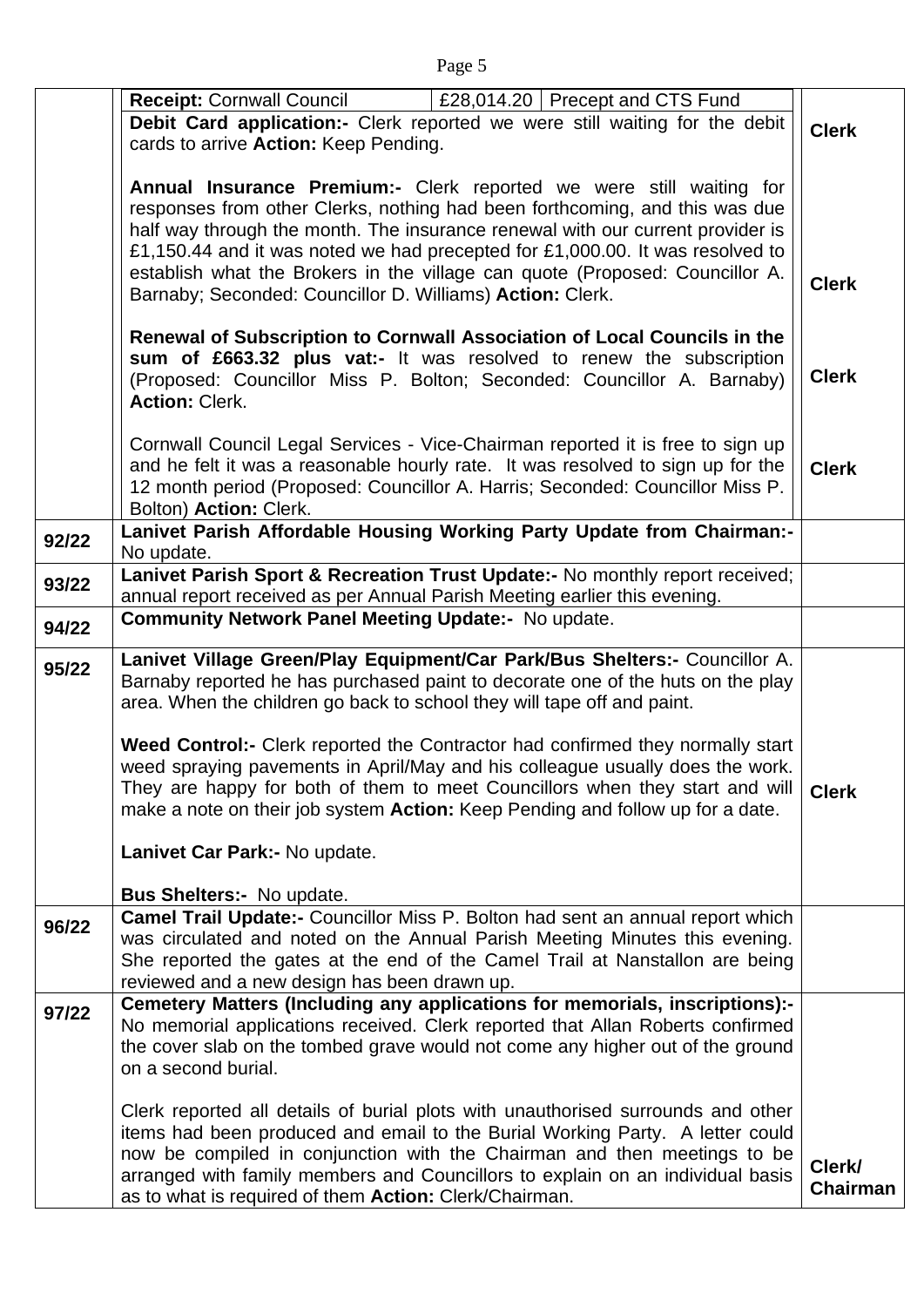|        | Councillor D. Williams reported the whole area of the new side of the Cemetery is                                                                                       |                 |  |
|--------|-------------------------------------------------------------------------------------------------------------------------------------------------------------------------|-----------------|--|
|        | looking very unsightly.                                                                                                                                                 |                 |  |
|        | Clerk reported on signage for walls as requested by Councillor A. Barnaby last<br>month, advising that a quote had been received and he and the Chairman was            |                 |  |
|        | happy with the cost of £33.00 each, totalling £132.00 for 4 signs. It was resolved                                                                                      |                 |  |
|        | to purchase 4 signs (Proposed: Councillor A. Barnaby; Seconded: Councillor T.                                                                                           | <b>Clerk</b>    |  |
| 98/22  | Hancock) Action: Clerk to order and have delivered to Councillor A. Barnaby.<br>Public Conveniences Update:- Councillor A. Barnaby reported the cleaning is             |                 |  |
|        | all going well. A member of public congratulated the Parish Council on the                                                                                              |                 |  |
|        | cleanliness of the toilets, and it was a pleasure to visit and noted that they are<br>pristine. He informed the Contractor of the excellent comments and mentioned      |                 |  |
|        | she is evening cleaning windows and the outside, which is not part of the                                                                                               |                 |  |
|        | contract, but she enjoys the job. Councillor A. Barnaby is in regular contact with<br>the new Contractor. The only issue there has been, is grass being brought in on   |                 |  |
|        | shoes from the Village Green. Councillor A. Barnaby reported on the wall by the                                                                                         |                 |  |
|        | toilets which had some lose cappings and damage to the wall, which needs<br>repairing, it was noted the CCTV Camera is on the wall now. The Insurance                   |                 |  |
|        | Brokers advised it was not their responsibility. Vice-Chairman suggested the                                                                                            |                 |  |
|        | Insurance Brokers check their deeds to establish whether it is their property. In<br>the meantime, Councillor D. Williams would take a look at the wall to see what     | CIIr. D.        |  |
|        | can be done Action: Councillor D. Williams.                                                                                                                             | <b>Williams</b> |  |
| 99/22  | The Queen's Platinum Jubilee Beacons: - Councillor A. Harris reported the next<br>meeting will be next Tuesday. Going forward they will need as much help as            |                 |  |
|        | possible to ensure a successful event. Mugs - It was resolved to go with the                                                                                            |                 |  |
|        | mugs from Chown China and Councillor A. Harris to speak with them to order<br>(Proposed: Councillor A. Barnaby; Seconded: Councillor T. Hancock) Action:                | CIIr. A.        |  |
|        | Councillor A. Harris.                                                                                                                                                   | <b>Harris</b>   |  |
|        | Councillor Miss P. Bolton requested permission to purchase a small amount of                                                                                            |                 |  |
|        | bunting for Nanstallon or have a small amount of funding that the Working Party                                                                                         |                 |  |
|        | can have to put towards this project. Vice-Chairman agreed a sum could be<br>agreed at the Jubilee Meeting on Tuesday.                                                  |                 |  |
|        |                                                                                                                                                                         |                 |  |
|        | Notice on Facebook Action: Clerk to put up on Facebook now agreed with a<br>deadline date of 30 <sup>th</sup> April 2022 for anyone in the Parish wishing to purchase a | <b>Clerk</b>    |  |
|        | mug for a suggested donation of £6.00.                                                                                                                                  |                 |  |
| 100/22 | Lanivet Parish Historic Buildings (Including (a) Lanivet & District Under<br>Fives Church Hall and proposals; (b) Nanstallon Chapel Update):-                           |                 |  |
|        |                                                                                                                                                                         |                 |  |
|        | Lanivet & District Under Fives Church Hall and proposals:- Councillor A.<br>Harris reminded Councillors of the meeting on Wednesday 20 <sup>th</sup> April, as          |                 |  |
|        | mentioned earlier in matters arising.                                                                                                                                   |                 |  |
|        | Nanstallon Chapel Update:- No further update.                                                                                                                           |                 |  |
| 101/22 | Newsletter Reports/Parish Council Website:- Clerk reported Facebook and the<br>Website continue to be updated monthly.                                                  |                 |  |
| 102/22 | Correspondence:-                                                                                                                                                        |                 |  |
|        | 1. Cornwall Council – Town & Parish Council Newsletter – 8 <sup>th</sup> April 2022<br>2. CALC - Upcoming NALC Online Events                                            |                 |  |
|        | 3. Great Western Railway - GWR Night Riviera returns to full service                                                                                                    |                 |  |